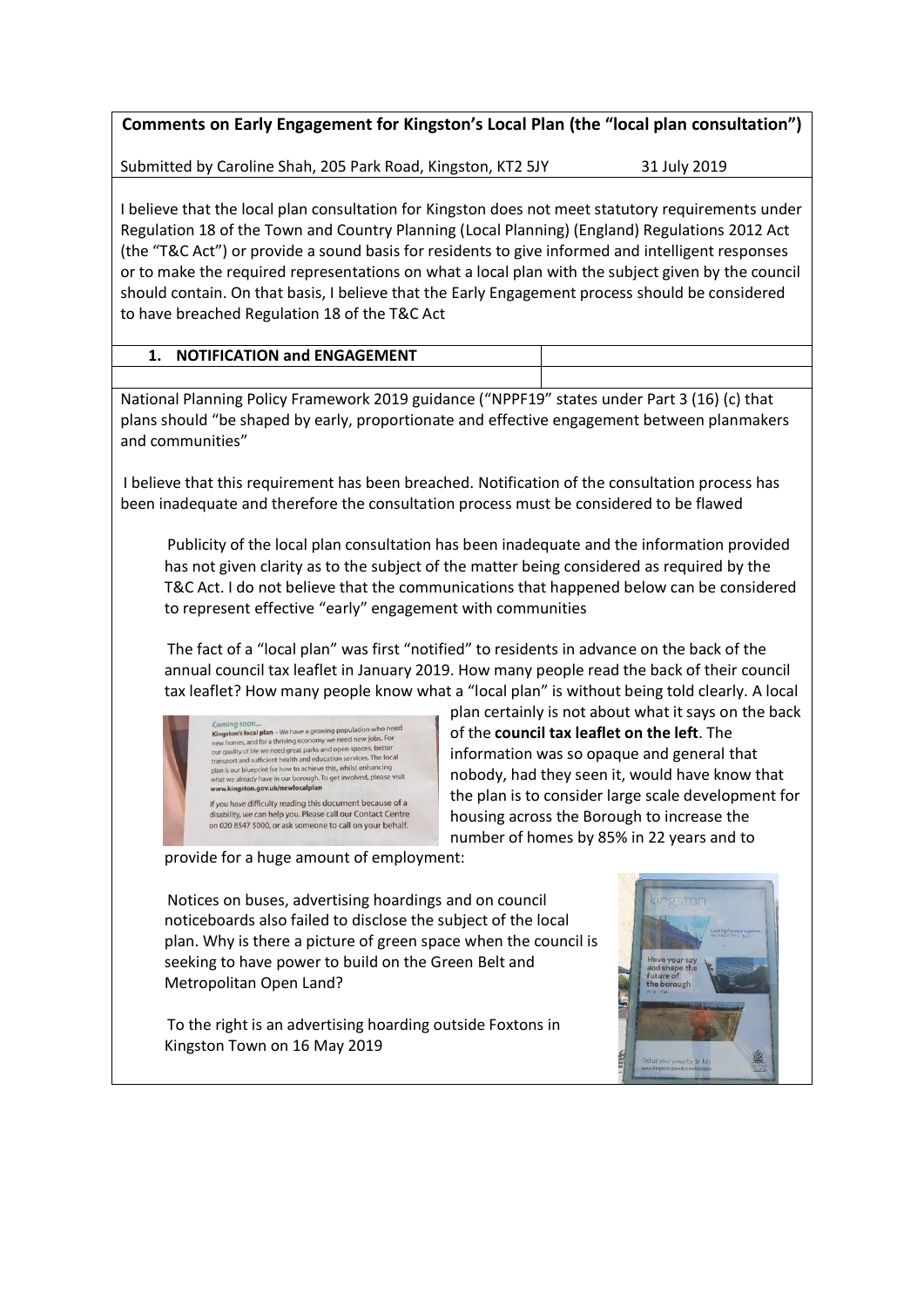

Many noticeboards across the Borough, including Old Malden and Kingston Town, have contained no notice of any consultation at all. To the left is Kingston Town Centre Noticeboard on 25 June 2019

And Old Malden on the same date below. This is nearly two months into the consultation

period.



In March 2019, the council sent out a multi-sided leaflet and accompanying letter to every household in the Borough about refuse collection:

The main objective of the leaflet, which was made very clear through a series of pictures accompanied by text, was that residents should no longer leave dustbins on the

pavement or they will not be collected. I have to say many people still leave their bins on the pavement on bin day on my road for practical reasons and the bin men leave the bins there when they leave.



The two sided leaflet below that was eventually sent to at least some households on 29 June 2019, already two months in to the consultation and shortly before private schools broke up for holiday, does not actually say explicitly that it is about the local plan. It also provided no more meaningful detail about what the local plan is about or the importance and scale of the matters being consulted upon in the Local Plan and the objectives of the



consultation.

What does "shape the future of the borough mean?" The words "we have a growing population" are meaningless. Our population is forecast to grow by 34,000 people in the period 2019 to 2041 according to the GLA dataset population projections and yet we are planning to build housing for around 140,000 people as well as provision for tens of thousands of jobs. Where is this mentioned?

Where is the "opportunity area" mentioned or the implications of getting or not getting CrossRail 2? Inviting people to come along and "plan for the future of Kingston" when massive housing and jobs targets have already been agreed is disingenuous at the very least and surely breaches the Gunning Principles of consultation? How can a housing association or council housing tenant know why they should go along to an event – what would be discussed? Perhaps the possible demolition of their home? Or an under 25 or an over 65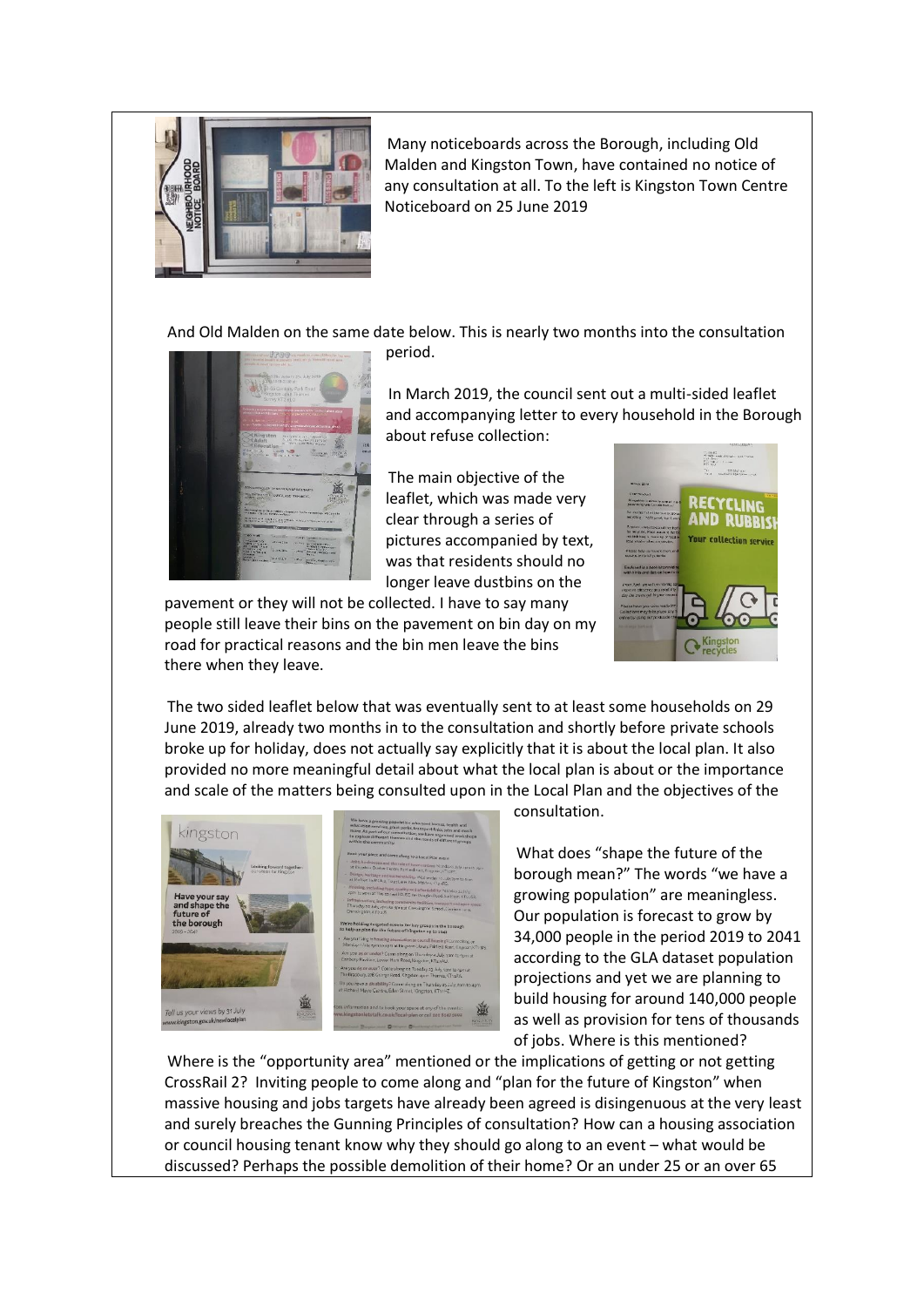year old? Or someone with a disability? If this this a half hearted attempt to meet equalities legislation, it must surely must fail

### **ABILITY TO ACCESS INFORMATION**

National Planning Policy Framework 2019 guidance ("NPPF19" states under Part 3 (16) (c) that plans should "be shaped by early, proportionate and effective engagement between planmakers and communities"

The council has made it very difficult to access all of the local plan consultation material for the Early Engagement process online. Engagement has therefore not been effective and the council must be considered in breach of NPPF19 Part 3 (16) (c)

There is no direct link to the local plan consultation. When you type in Local Plan, you get taken to the page below. You have to view the page in extremely small font or scroll down to get to the link to the consultation portal where you need to sign in respond to the consultation

 $f[x]$  o-  $\ln$ 

It is not possible to access the Evidence Base of documents through the local plan webpage so most residents will not have known of their existence

Many of the documents listed under the Evidence Base are out of date

The documents listed under the Evidence Base are not complete – the list

does not include the Scoping Report for the Strategic Environmental Assessment or a local Strategic Housing Land Availability Assessment. There is also no Development Infrastructure Study. These missing documents – together with the ones on the

website - would provide critical information that would have helped residents have made informed and intelligent responses to the consultation which is about agreeing strategic priorities and developing strategic and non-strategic policies to guide development on a massive scale, and which residents have been hitherto told almost nothing by the council, across the Borough

When you do eventually reach the consultation "portal", the consultation link is not clearly marked as such. It is marked as a "survey"

| 窈<br>ē.                                                                                                                                                                                                                | Gregolan Council aprilerity - Gal Monitority - Nit artistal, post stati, mar skal                                                                                                                                                                | $Q = \log n / n$   Eqs.                                                                                                     |
|------------------------------------------------------------------------------------------------------------------------------------------------------------------------------------------------------------------------|--------------------------------------------------------------------------------------------------------------------------------------------------------------------------------------------------------------------------------------------------|-----------------------------------------------------------------------------------------------------------------------------|
|                                                                                                                                                                                                                        |                                                                                                                                                                                                                                                  |                                                                                                                             |
|                                                                                                                                                                                                                        | Have your say and shape the future of Kingston                                                                                                                                                                                                   | Local Plan warly engagement<br>documents                                                                                    |
| White School of Associate                                                                                                                                                                                              | 0000                                                                                                                                                                                                                                             | U. Intel Nextan Virginian and May 2019                                                                                      |
| substant ads out the challeng in we have add a do<br>The government design that the term of a state of the filter of more one prices<br>patterings centrols to develop to 2041                                         |                                                                                                                                                                                                                                                  | ALCOHOL: N<br>U bia hosopa w m t/day 1970/214 b/R                                                                           |
| hings low's projectation in cast to generated one and any<br>challenging framing surger refer with its Municipal of<br>looker of sheet Wildhistory between MTR and<br>that the also readily was referred and extremely |                                                                                                                                                                                                                                                  | in 1<br>(g) ing he to of the lots missionnels.<br>Garrick Ave 20pc 22.63<br>17. Flate David Ward continues based Plan Books |
| finded in compared over growings proportions and the members<br>(Sevi-Net contribute to havin's and and being and a great grading of ERI                                                                               | The Leval Planned cut aut a second or the factor of the lonescylicant guide artist iterely event precisions.                                                                                                                                     | Projection May 3210 and 4 to chain.<br>1111                                                                                 |
| trade direction and suffered confrontation and interesting from                                                                                                                                                        | formers werenthin right, and developme fores, we drop moveling and because over one on a sound for                                                                                                                                               |                                                                                                                             |
| to a start body manager that of per good but will reset in the studies                                                                                                                                                 | inhances the nells eng of nucleonized that spottcy of the individually. For insights you provide nell belo                                                                                                                                       | Local Plan workshees                                                                                                        |
| becomes insection for both compliances than more for more infinite attack                                                                                                                                              |                                                                                                                                                                                                                                                  | undos Grandes<br>is pay into                                                                                                |
| Ma read pace exten for the future of the Repail Boraugh of Knigston                                                                                                                                                    |                                                                                                                                                                                                                                                  |                                                                                                                             |
| · Warrelser with autumb/active to hit and<br>· What harves and we hide on the we would<br>- What is in the box bank's persister which is just than if                                                                  | a Major do no shorts when hell there do no year hor works, was away and an agent                                                                                                                                                                 | incui pias molulosp. Information, initialing<br>remencing betting, manager, and equin opera-<br>15 p.by 29 KB               |
| - Mary dat was belowed<br>· Pare do places lostias ate change and generation?                                                                                                                                          |                                                                                                                                                                                                                                                  | Encyclop and shows the series belowing types.<br>pietz est eliterating<br>22 Adv 2010                                       |
| We what your steam                                                                                                                                                                                                     | Dock the first supercentaring nor plan for the follows. Sales extensions in have your say and data mater singulars.                                                                                                                              |                                                                                                                             |
| <b>Index Greenes</b>                                                                                                                                                                                                   | He the data we will are the consulation busined and welcoming disk areas card the . We will have                                                                                                                                                 | travel plan exchallent manufall or prior?<br>29 July 2449                                                                   |
|                                                                                                                                                                                                                        | compart and the direct diseasement in a model grow to give and grow morem aloned the pollution are if the stugg.                                                                                                                                 | ---                                                                                                                         |
| they can you have your adult                                                                                                                                                                                           |                                                                                                                                                                                                                                                  |                                                                                                                             |
| provide to intend and are talenary to get                                                                                                                                                                              | listend aus augusts. The are normed declined medicines discussions and the authorities and manager the de-                                                                                                                                       | What's listening?                                                                                                           |
| mais pilot, and it a report to met looney.                                                                                                                                                                             | Campion the carvey - Three are questions coverage respect topoclines heaving, deeps and all                                                                                                                                                      | <b>Strategic Planning Isant</b><br>SÞ<br><b>Shangh Service</b>                                                              |
| actional.                                                                                                                                                                                                              | Receipint from terreport in every incentive but no restrict app year to at over an every access on. The will help<br>on eachers a chiusta presure of select you and fall on Airgeteen testilantic assisted this to you, and altitudely angele to | New additional<br>ingel counselergement.                                                                                    |
| <b>Riest you plinted you?</b>                                                                                                                                                                                          |                                                                                                                                                                                                                                                  |                                                                                                                             |
| development autorists                                                                                                                                                                                                  | Once we the flavor tells which shoes a counsel to may of the beneath, or which tells parts to your chairm of                                                                                                                                     | Life cycle                                                                                                                  |
| CAN LE HOE HN YVINT AN.                                                                                                                                                                                                |                                                                                                                                                                                                                                                  | <b>David</b><br>His concentration is speed by<br>controls at a surface's 1 May 14 Kit                                       |
| Senso for elocal plan event.                                                                                                                                                                                           |                                                                                                                                                                                                                                                  | tale 1919. Discovery of the<br>controllation will be statement as                                                           |
|                                                                                                                                                                                                                        | Pleasant Pall any play advert of far the real and as a district selective property provide this is a contact for                                                                                                                                 | Scyling House at Etherica<br>Committee direct later to the                                                                  |
| <b>Side Leone</b>                                                                                                                                                                                                      | 0000                                                                                                                                                                                                                                             | <b>High</b>                                                                                                                 |
| Have your say on the future of Kingston                                                                                                                                                                                |                                                                                                                                                                                                                                                  | <b>MO</b>                                                                                                                   |
|                                                                                                                                                                                                                        | This is a thing any care and in great contact to detect the about of pour communities and observing a                                                                                                                                            | Winnipeg Length Figure                                                                                                      |
|                                                                                                                                                                                                                        | the replants analysis. Always professionalistic studys, having becomes analysis, and interspect                                                                                                                                                  | the ices payers of a vest that?                                                                                             |
| <b>Martino</b>                                                                                                                                                                                                         | 0000                                                                                                                                                                                                                                             | International Mini-Telephone International Auto<br><b>SERV</b>                                                              |
| She Assessments - their future use                                                                                                                                                                                     |                                                                                                                                                                                                                                                  | (Figure on most this additional Satur) (                                                                                    |
| <b>Me Local Parcdamptones</b>                                                                                                                                                                                          | The students was part of up your research that hill also substanted to the results for<br>explosive expect of                                                                                                                                    | 111                                                                                                                         |
| <b>Ide Leon</b>                                                                                                                                                                                                        | 0000                                                                                                                                                                                                                                             | Phones                                                                                                                      |
|                                                                                                                                                                                                                        |                                                                                                                                                                                                                                                  |                                                                                                                             |
|                                                                                                                                                                                                                        |                                                                                                                                                                                                                                                  | <b>Document Ubrary</b>                                                                                                      |

# **2. Length of Local Plan Consultation**

The local plan consultation took place between 1 May 2019 and 31 July 2019. One month of this period is effectively the summer holidays as many children at private schools break up in very early July. This is not a sufficient amount of time for people to find, read, understand and respond to what comprises a massive amount of background information about a plan for development on the scale envisaged by the council, especially when the council has provided so little preliminary information about the plans itself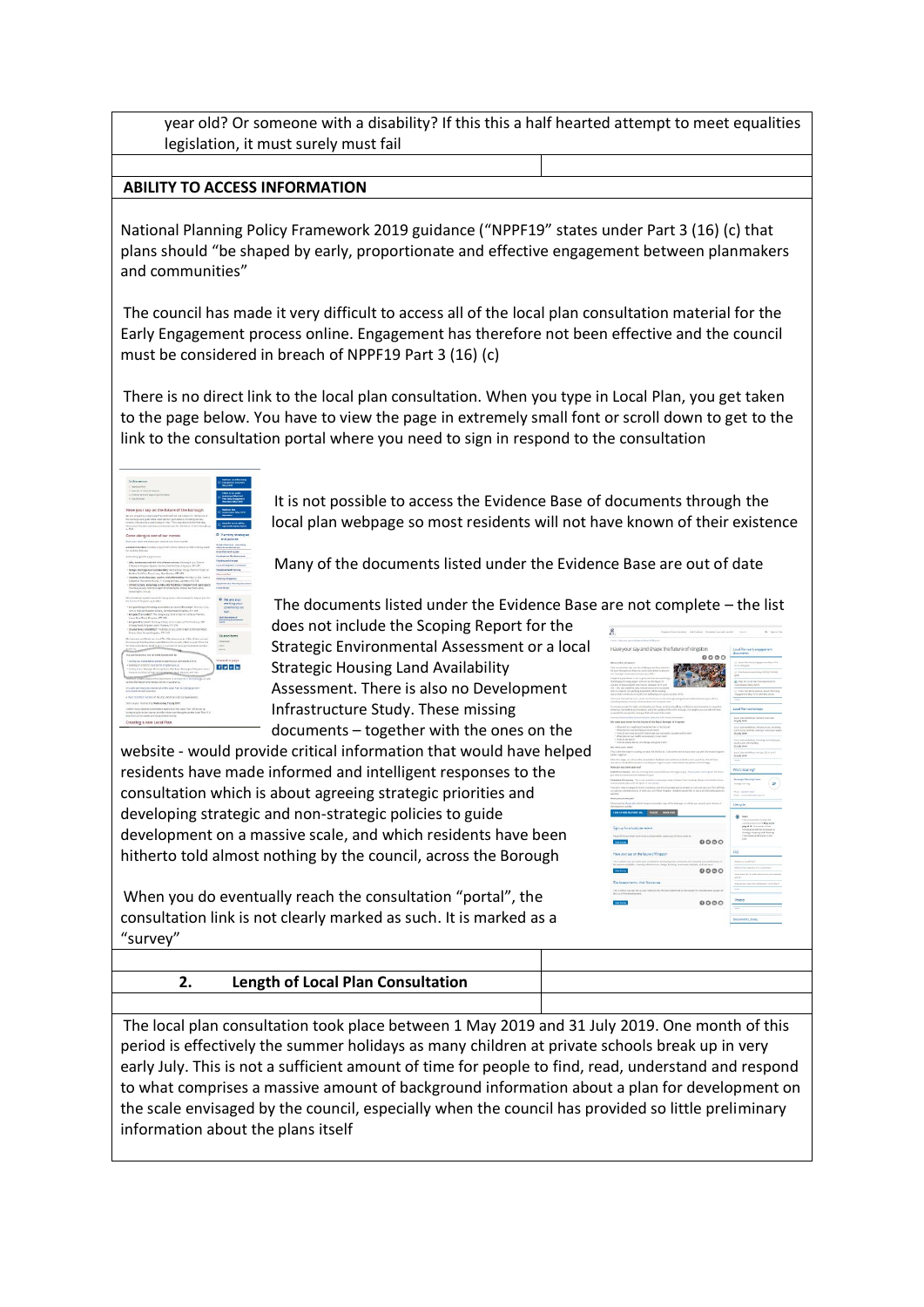The Development Scenario Testing ("DST") documents were not posted on the council's website until the 28 May 2019. These critical documents were therefore only available to people for one or two months maximum. These documents demand forensic analysis and research to understand what they are telling you. This takes time. The DST documents give a much clearer idea than the "call for sites" of the council's development intentions and the form, scale massing and location of possible future development in the borough

How many other evidence base documents were not available to the public from the beginning of the consultation process

| <b>SUBJECT OF LOCAL PLAN</b> |  |
|------------------------------|--|
|                              |  |

The Local Plan consultation document does not meet the statutory requirements of the The T&C Act Regulation 18 (a) as it provides inaccurate inconsistent, and incomplete information as part of the description of the subject of the plan.



1

The subject of the local plan as stated on the council's website to the left mentions that the council has a housing target of about 30,000 new homes between 2019 and 2041. This is derived from our annual base target for the first 10 years of the planning period which is 1364 homes per annum. Based on the current occupancy rate in the Borough of 2.67 people per home, these new homes would house **80,000 new residents**.

However, the actual Early Engagement consultation document<sup>1</sup> says that "The number of people living in the borough of Kingston is set to increase **by nearly 34,000** between 2019 and 2041" and refers to the GLA 2016 population projections for its evidence.

In addition, the council and GLA have been planning for much higher growth than either of those contradictory figures. The draft new London Plan July 2019 and the Greater London Authority's Strategic Housing Land Availability Assessment 2017 show that we will see many tens of thousand more additional homes as a result of being designated an "opportunity area" and as a result of plans to bring CrossRail 2 to Kingston. The Strategic Housing Land Availability Assessment has allocated an additional 16309 homes to Kingston with CrossRail 2 and a further 9000 homes minimum are already planned within the "opportunity area"

Respondents are invited through Regulation 18 (b) to "make representations about what a local plan of that subject ought to contain."

Given the contradictory nature and inaccuracy of the subject presented to residents and the huge uncertainties that it raises, it is not possible for residents to make intelligent and informed representations about what "a local plan of that subject ought to contain" as required under Regulation 18(b) of the T&C Act

<sup>1</sup> https://www.kingston.gov.uk/downloads/download/986/local\_plan\_-\_early\_engagement\_may\_2019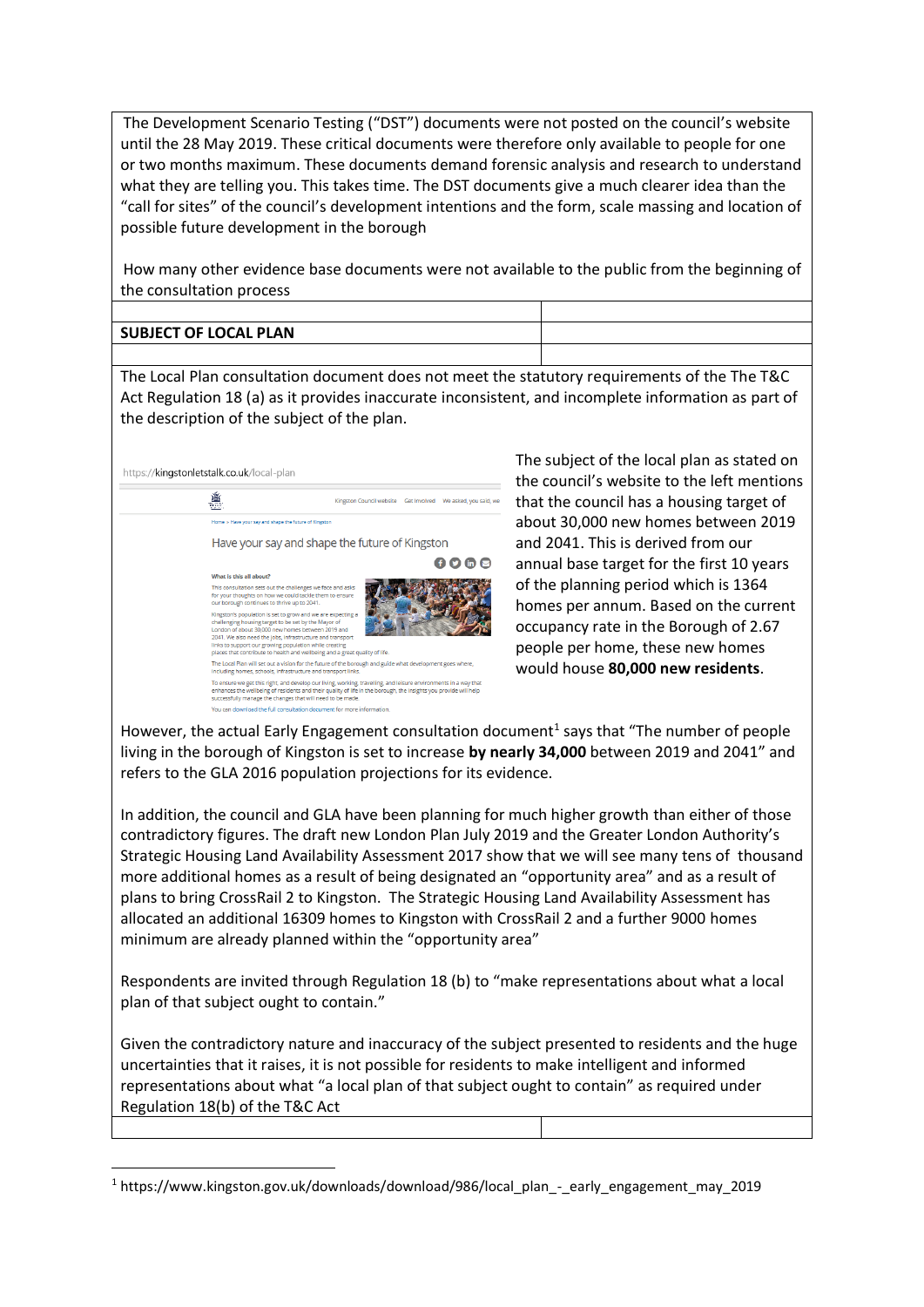### **ADEQUACY of engagement with communities during consultation period**

National Planning Policy Framework 2019 guidance ("NPPF19") states under Part 3 (16) (c) that plans should "be shaped by early, proportionate and effective engagement between planmakers and communities"

Given the vagueness of the subject matter promoted in advertisements about "shaping the future" of Kingston, the confusion as to what the subject of the local plan actually is and the lateness of the leaflet drop to households, combined with the significant scale and impact of the council's development plans for the next 22 years for which the local plan will create strategic priorities and policies, I believe that the engagement that has taken place does not meet the statutory requirement of NPPF19 Part 3 (16) (c)

The council arranged some events that residents who fell into specific defined categories could attend during the consultation period. However, these events were in the last four weeks of the consultation in July 2019 after the summer holidays had begun.

One person I know who attended several consultation events wrote that: *"I was able to attend 3 of the "Local Plan" consultations which took place this past week at various locations in the Borough. Very interesting and reassuring to meet more likeminded people there. I do think our feelings are snowballing but there is still apparently a huge chunk of the population who seem to be completely unaware of what is planned"*

The engagement that has occurred with residents can not be considered "proportionate" with the scale of the proposed development that will occur in the local plan period. The local plan is therefore in breach of NPPF Part 3 (16) (c)

# **INCORRECT, INSUFFICIENT and INCONSISTENT INFORMATION to allow informed and intelligent responses**

# **INACCURATE REPRESENTATIONS of facts**

This fails the test of effective engagement as required by the NPPF19 and represents an inaccurate representation of facts

The document fails to describe the Borough in any meaningful way. Indeed, its description is woefully inadequate. The council could have used the Borough's character study to give a brief outline of what is important and valuable in Kingston

The document does not give correct, consistent or sufficient information on the council's development plans for the period in question, 2019-41. For example, growth in homes for the period is forecast at a base level of 13640 for first 10 years – which would result in total base growth of 30,008 homes over 22 years if targets do NOT rise in the second 12 year period (which is unlikely given circumstances)

In addition, Kingston council has agreed that an additional 16,309 units can be built on large sites in anticipation of CrossRail2 (SHLAA 2017 ) PLUS a minimum of 9000 homes within any area identified as an "opportunity area" during this period. Please note that the GLA confirmed at the Examination in Public of the London Plan session on "opportunity areas" that "opportunity area" homes targets are MINIMUM numbers. This makes a total MINIMUM of 55,317 new homes over 22 years. There are currently about 65,000 homes in the Borough according to the SHLAA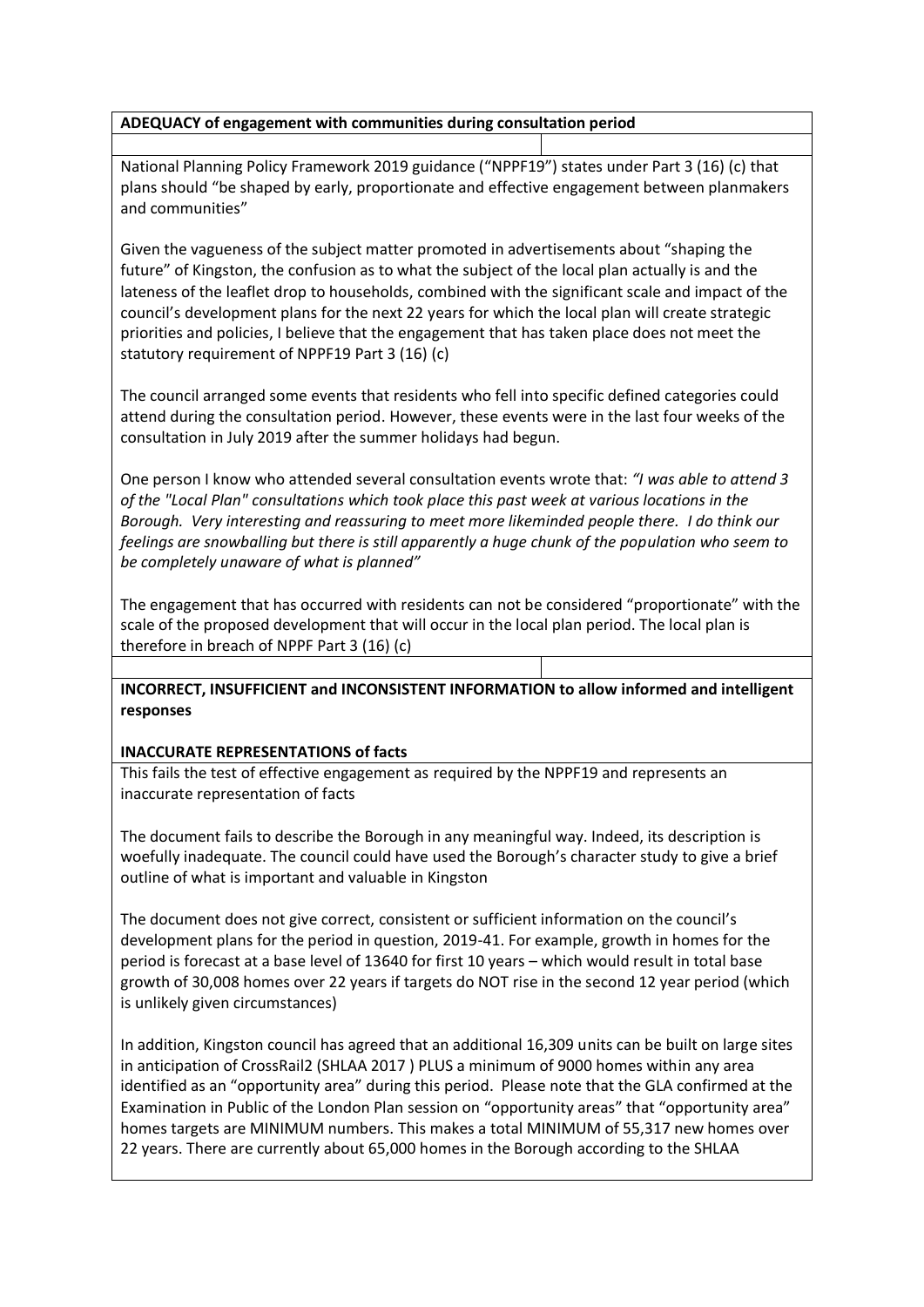The council has a legal duty to plan to meet the "objectively-assessed need for housing" as reflected in NPPF19 11 (b). The GLA projects that Kingston's population increase from 2019 to 2041 is 33,752 people. The SHMA2016 forecasts an increase in population between 2015 and 2035 of 14,348.

To accommodate 33,752 new residents, this would require – at the current occupancy rate of 2.67 people per home – a total of new **12,734 homes in 22 years**. This is far fewer than the minimum **55,317 homes being planned over the local plan period** that would accommodate **147,696 new residents**.

What will growth on this scale do to Kingston and were the people of Kingston consulted, and consulted properly, on whether we want to see growth on this scale and on its implications? I say not.

To meet Kingston's housing NEED as projected by the GLA, the council would need to build 578 properties each year. The Strategic Housing Market Assessment 2016 does not give evidence for growth on the scale being forced on us our council and the Greater London Authority.

No discussion ever took place with residents about whether Kingston should deliver up to FIVE times the homes it actually needs, as well as tens of thousands of jobs.

The Economic Analysis Study 2014 of Kingston specifically recognises the "Borough's spatial constraints" in Para8.

The Economics Analysis Study 2014 makes an objective, no interest statement about Kingston's WEAK transport links, and other significant barriers to development:

It states in 4.10 that "Kingston's proximity to nearby centres such as Wimbledon and Richmond that offer better, more convenient transport links and connections (particularly to Central London) …Traffic and congestion issues, as well as relatively poor parking provision in parts of the Borough….and geographical and structural constraints associated with the Thames and key transport routes."

The GLA's statement dated 31 July 2019 in its response to the local plan consultation that "The draft new London Plan (Policy SD1) notes that the Royal Borough of Kingston upon Thames's network of town centres with their **good levels of public transport accessibility are areas capable of accommodating development and intensification**" is NOT evidence based. It is an inaccurate representation of the facts

**CrossRail 2 may never come and there is no evidence of the sustainability of the scale of the development plans being forced on Kingston at this time**

#### **NO REAL ALTERNATIVES**

The local plan consultation document presents no alternatives. We are presented with a scenario where we are told we need to deliver a vast number of new homes and jobs with no evidence of local need for the homes or jobs

In order to build those homes, especially if the GLA is now stating in their letter to Kingston council dated 31 July 2019 that they will not allow building on the Green Belt and Metropolitan Open Land, will have to be on large sites and small sites outside those areas.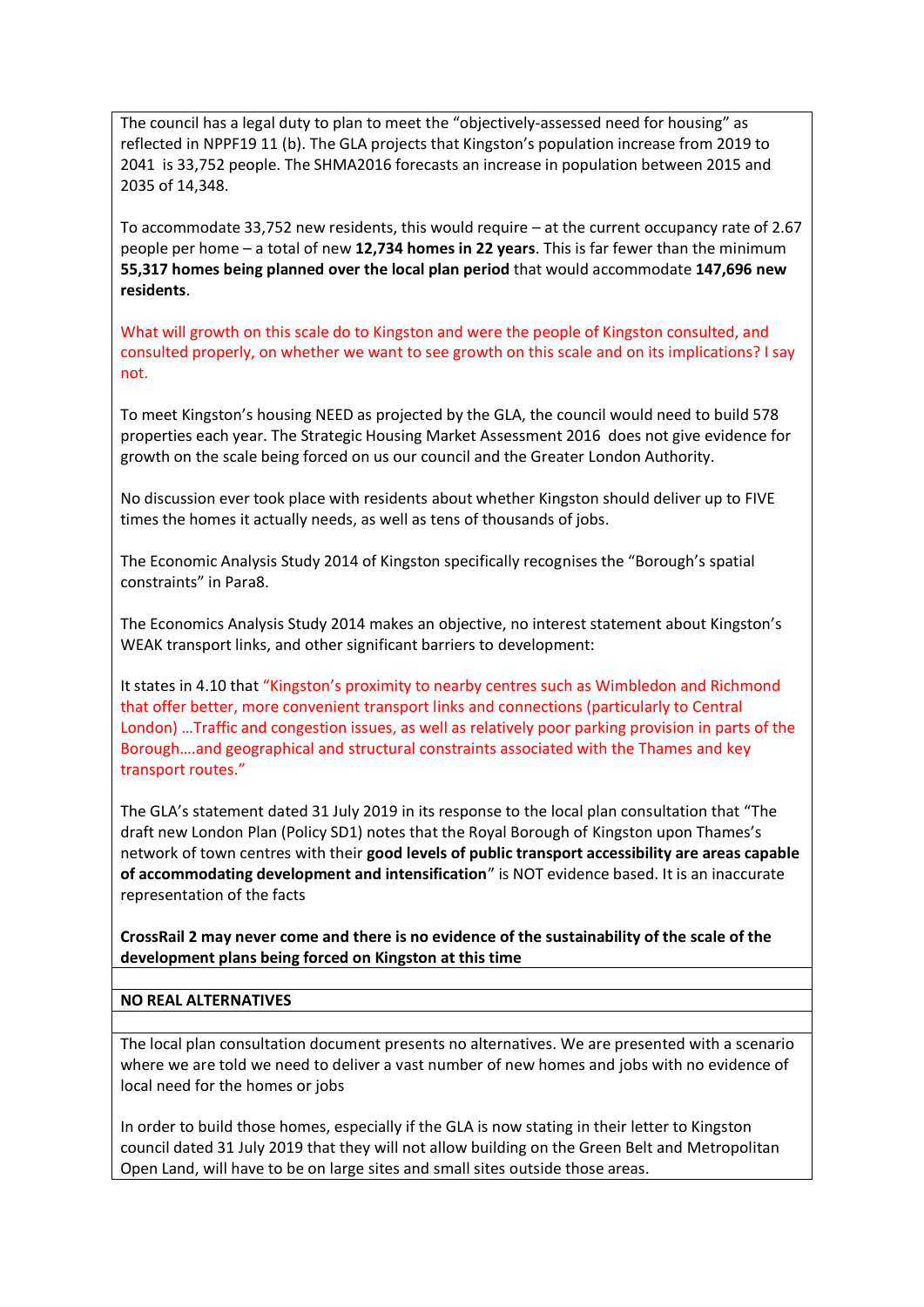The size of the targets is the problem. This scale of growth can not be sustainable in the Borough given its character, history, demographics and natural and historical environment

Where is the option to say NO to this proposal? Where is the option to say NO to becoming an "opportunity area" or multiple "opportunity areas"?

# **CROSSRAIL 2**

There is no certainty that Kingston will get CrossRail 2. It will not come in the next 15 years that are covered by this Local Plan. Therefore no development associated with perceived benefits that will come from CrossRail 2 should be happening. They can not be considered justified, evidenced or sustainable

#### **Other INFRASTRUCTURE improvements**

It is not clear what the benefit is of relocating Kingston Station and putting a four lane highway through the centre of Kingston when pollution levels in Kingston are already some of the highest in London. It appears that the only benefit would be to allow the Station Area to be redeveloped at great height and density. I do not believe this is appropriate for Kingston and it would adversely affect the neighbourhoods of predominantly Victorian properties in Canbury Ward adjacent to this area as well as views over Kingston from Richmond Park

**WHAT A LOCAL PLAN WITH THIS SUBJECT SHOULD CONTAIN**

I will say what I believe Kingston's Local Plan should contain. I can not relate it to the description given at the beginning of the Local Plan consultation document as that does not reflect a true and accurate picture of the situation

The following strategic priorities should be embedded in strategic policies in the Local Plan when planning to meet objectively-assessed housing needs and the development of land in line with statutory requirements:

- A policy that ensures that unrealistically high development targets does not undermine sustainable development in Kingston. This is a key requirement of the Planning and Compulsory Purchase Act 2000 39 (2)
- It should be a strategic priority to ensure that the imperative to develop fast to meet unrealistically elevated targets will cause irreparable damage to the Borough and to the health and well-being of its residents and other people who work and visit the Borough people. The fact that the council is currently suffering a lack of resources in its planning department and severe financial problems, as well as the fact that it is simultaneously embarking on a massive commercial property acquisition programme raises further concerns in this regard
- Given the council's current failure to deliver its housing targets, it is important that the council has a strategic priority to identify what is special across the Borough and what would be considered an "adverse" impact in terms of development schemes coming forward so the council is still able to reject inappropriate and harmful proposals under relevant legislation
- Conserving and enhancing the natural and built historical environment of Kingston
- Identifying, assessing, understanding and protecting habitats and protecting and enhancing biodiversity across the Borough
- Identifying, assessing, understanding and protecting the Borough's heritage and character, its communities and distinct and varied existing neighbourhoods. Kingston has a rich and long history and a strong sense of place in its different communities. It should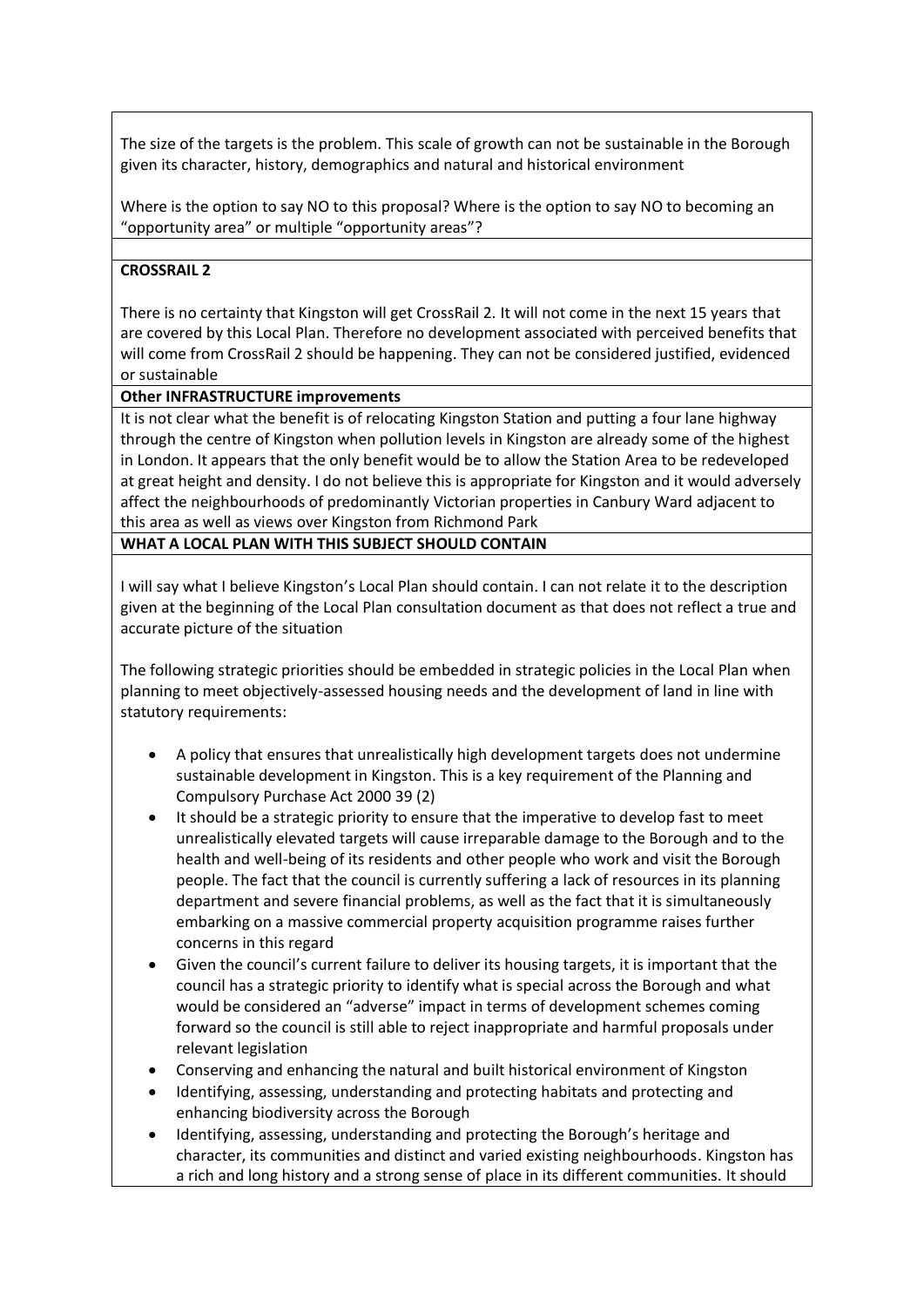be a strategic priority to protect and enhance this sense of place in line with draft new London Plan 127 (d). Similarly, it should be a strategic priority to ensure that all new development is sympathetic to the local character and history of a place, including the built environment and the landscape setting as set out in draft new London Plan para. 127 C. The Borough should reinstate the conservation officer

- Reducing what are unacceptably high pollution levels across the Borough. Pollution can have a terrible effect on health, living conditions, the natural environment and the potential sensitivity of a site. Protection offered by policy should extend to a policy that will result in the refusal of planning applications that result in any increase in pollution levels, especially in Kingston Town and near the A3 at Malden where pollution levels are already two of the highest in London. Nearly half of nitrate pollution in Kingston Town is caused by buses and yet the council is talking about using buses to provide infrastructure improvements to support development in advance of the arrival of CrossRail2. This is unrealistic in Kingston where the roads are narrow and narrower with the GoCycle route, and congestion already bad
- Relating development to infrastructure improvements. This policy should refuse developments that do not bring a sustainable increase in availability of transport and improvement in the transport network as well as no increase in air quality pollution from additional road congestion
- There should be no more towers in the Borough as they are not in keeping with the character and sense of place that exists in Kingston and the surrounding areas. Any buildings over 5 storeys that are built within 1km of Richmond Park, Wimbledon Common, the River Thames or in any protected view be should be consulted on with the relevant council
- There should be a design code and guide for Kingston in the formation of which residents are involved
- Ensuring that the needs of local people currently living in the area who need housing are those that we seek to met and that we seek evidence that we are meeting this goal. The priority should be building social rented homes. Homes for private ownership should not be marketed abroad for 12 months at least following completion
- Ensuring that CIL levies on developers are sufficient to support the strategic polices that are needed to support the strategic priorities of the council as expressed by residents and other stakeholders. To ensure that developers are not able to back out of their obligations
- Ensuring that developers do not change what they have committed to deliver between the granting of planning permission and completion
- Protecting the wider area, especially relating to the duty to identify and co-operate on strategic matters as outlined in the NPPF 24 and 25. I believe we need to have a statement of common ground with Richmond and Merton councils in particular about strategic priorities for the protection and enhancement of Richmond Park, Bushy Park and Wimbledon Common, and the same for any other valuable sites and areas that surround Kingston. The policy should involve cooperation with any authority within 15 km of a development activity that may affect them
- Provision of community facilities such as schools and hospitals and doctors' surgeries should be a strategic priority in policy terms as existing facilities are already under great strain
- Provision for employment should be for local use, not targeted at international companies
- SILs should be protected from mass revdelopment

I believe that we should NOT have policies that allow: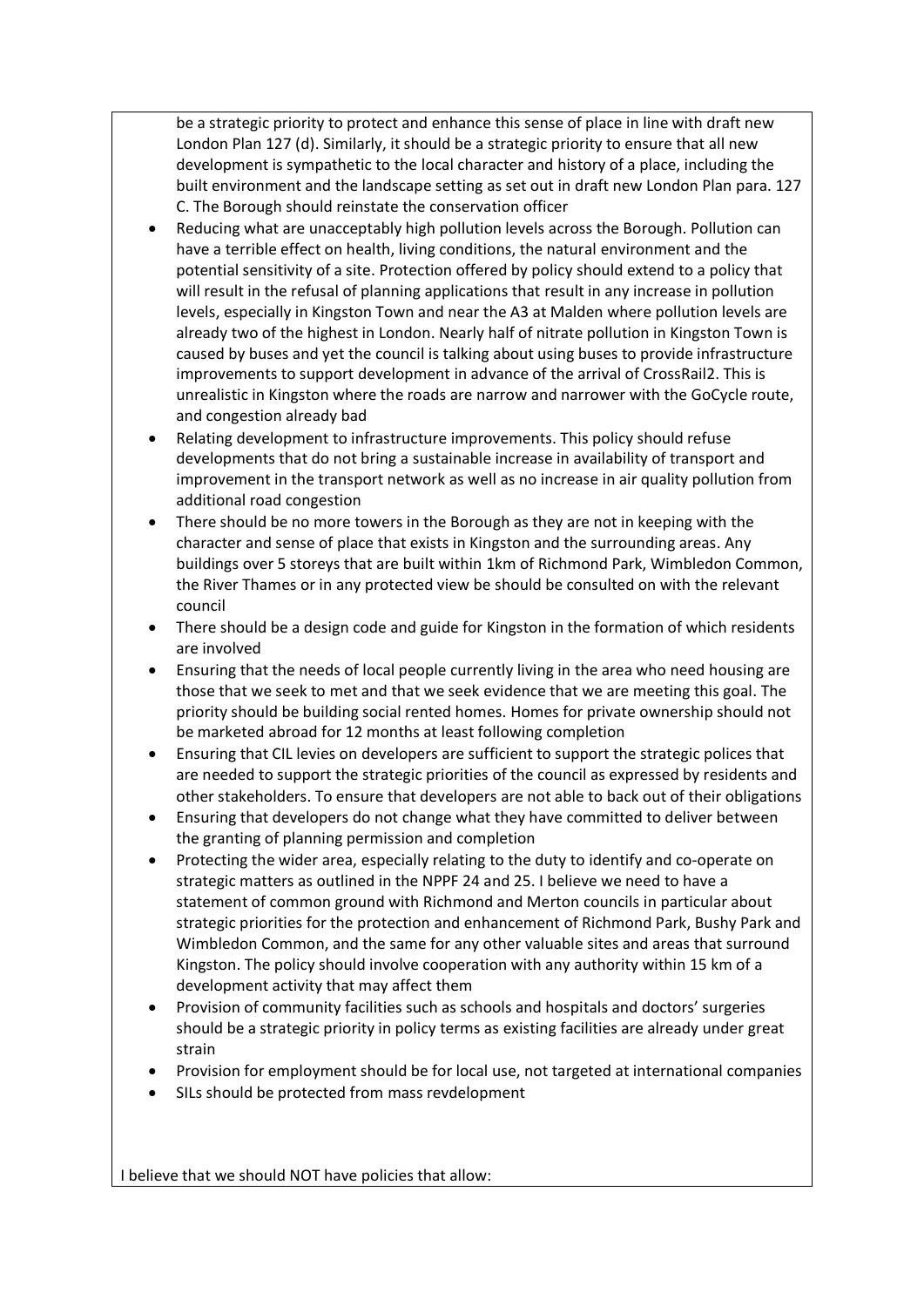- Formation of an opportunity area in Kingston
- Build housing in excess of our local need without at statement of common ground with other neighbouring authorities
- Increased density on large sites in anticipation of the arrival of CrossRail 2
- More student accommodation

#### **THE "OPPORTUNITY AREA" and GROWTH PLANS FLAWED**

I believe the whole process by which opportunity area status and large site growth plans for the Borough have been arrived at is flawed and why I believe therefore that this plan should be withdrawn.

I have sent my evidence for this assertion as a separate file: **EvidenceBaseFinal28July19**

I believe that Local Plan should not contain any policies for an "opportunity area" in Kingston as there has been no consultation on whether the residents of Kingston and other stakeholders in the Borough wish the Borough to become an "opportunity area" in the first place. I do not believe that I have the knowledge to say where an "opportunity area" that I know nothing about should be. What are the criteria by which the council has suggested the "opportunity area" boundary? What will it mean for the places that end up within it and outside of it? We are not told

It is not clear what the process is for being designated an "opportunity area" or the democratic process for designating an area as such, nor how that process has been democratically applied in Kingston.

It is not at all clear how many "opportunity areas" there are proposed for Kingston and what the implications of such a designation are for each of the areas so designated. Information is inadequate and unclear as is the process by which the "opportunity area" or "opportunity areas" are being established.

For example, it is not stated anywhere in the document that the Local Plan process is being used to help create an "opportunity area" for the Borough. The whole process of establishing an "opportunity area" or "opportunity areas" or "areas of opportunity" in the Borough remains unclear. Indeed, there is a complete lack of mention of the process of establishing the "opportunity area" or its "boundary" in the Local Plan document

Mark Lumley, Assistand Director of Digital and IT services at Kingston Council confirmed on 2 May 2019 that the Council (either independently or with the GLA) has not produced an Opportunity Area Planning Framework….This is because the relevant policies relating to the Opportunity Area designation will be included in Kingston's new Local Plan, not as a separate document"

The GLA also recently confirmed in writing that the "opportunity area planning framework" process – a nebulous process used to establish "opportunity areas" and which is largely therefore hidden from view  $-$  is being taken forward in the Local Plan process<sup>2</sup>. However, the facts remain extremely confused:

"It is this Local Plan that will guide the location and form of new development and set the boundary for the opportunity area. The Mayor is not proposing to prepare an Opportunity

1

<sup>2</sup> Email from Darren Richards, Growth Strategies Manager GLA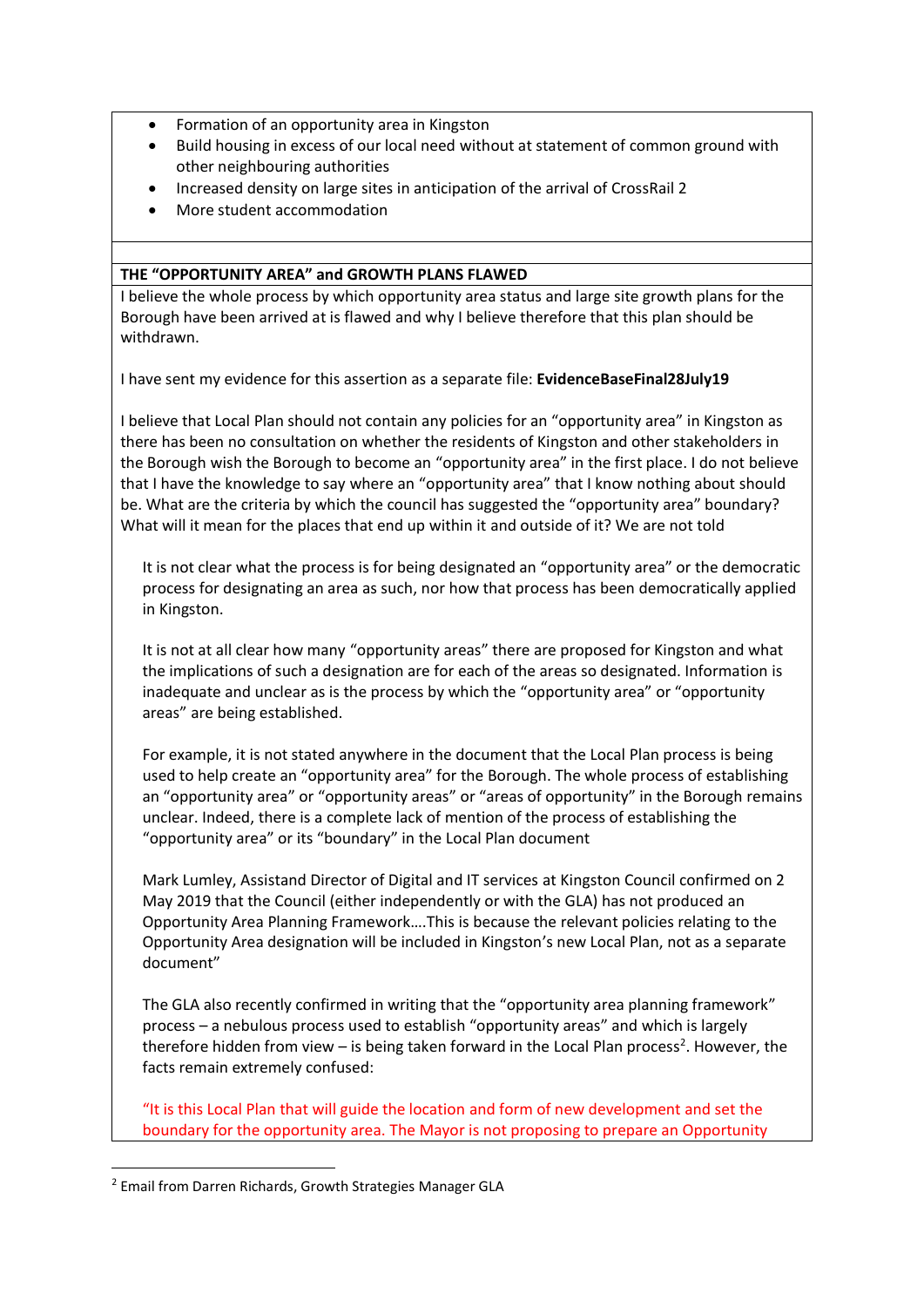Area Planning Framework for Kingston *currently*, as he is content for the borough to bring forward *proposals* through the new Local Plan."

What does this all mean? What are the relevant "policies" relating to an "opportunity area" or multiple "opportunity areas" that are being included in the Local Plan. The implications of becoming an "opportunity area" for Kingston are not explained in the Early Engagement document, nor has any considered analysis taken place of the appropriateness of such a designation being given to the Borough. How can residents answer any questions about an "opportunity area" or the boundary for any such area without understanding first what it will mean for the Borough? Please see Just Space's comments on "opportunity areas" below<sup>3</sup> and their submission to the Examination in Public of the London Plan ("EiP") session on "opportunity areas"<sup>4</sup>

Is it one "opportunity area" or are there many of them? What has happened to the "Kingston Town opportunity area" or indeed the "Kingston opportunity area" or "The Station Quarter" or the "areas of opportunity"? All of these were mentioned in the Direction of Travel document which appears to have been used as the basis of establishing Kingston as an "opportunity area". 5

What will the difference be in terms of what is built on a large site and a similar site in an "opportunity area"? The DSTs refers to the Mayor's Housing SPG Paragraph 7.5.8 where it is stated that "densities in opportunity areas and on other large sites may exceed the relevant density range in 1.3.2 of the London Plan".

*It seems that it is large site development in general that is going to cause the mass destruction of our Borough. Why did the council put forward so many sites to inform our London Plan housing targets? There was no mandate from residents to do so and residents had no idea of the scale of development being planned across the Borough.*

The actual basis on which Kingston's housing targets have been established in the SHLAA using the DSTs remains completely unclear. Vague references to" infrastructure capacity" and "regard to local character" in the DSTs do nothing to explain the specific criteria that were used to calculate Kingston's large sites targets, with and without "opportunity area" status and with and without "CrossRail 2.

Given the July2019 version of the draft new London Plan has now deferred the possible arrival date of CrossRail 2 in to Kingston to the 2030s from 2033, and given oblique references in other documents, it appears that the Council will be relying on many more buses on already and increasingly congested roads to provide the transport infrastructure needed for a massively increased population to get around

In this context, it should be borne in mind that much of Kingston Town is already an Air Quality Focus Area – this is very bad - with buses currently contributing 46% of total nitrogen dioxide particulates on Kingston Bridge, Kingston Street, Wheatfield Road, Kingston Hall Road and the London Road (Kingston Sustainability Appraisal Scoping Report 2017). The A3 Kingston by-pass also has a similar designation, along with Worcester Park Central Road.

1

<sup>3</sup> <https://justspace.org.uk/next-london-plan/opportunity-areas/>

<sup>&</sup>lt;sup>4</sup> <https://justspacelondon.files.wordpress.com/2018/12/m14-js-opportunity-areas1.pdf>

<sup>5</sup> <https://moderngov.kingston.gov.uk/documents/s79536/Annex%201%20-%20Issues%20and%20Options.pdf>

<sup>&</sup>quot;The Opportunity Area designation follows on from our Direction of Travel Document (2016), that we jointly prepared with the Mayor of London. See Draft New London Plan Policy SD1 and the Section on Crossrail 2 South."